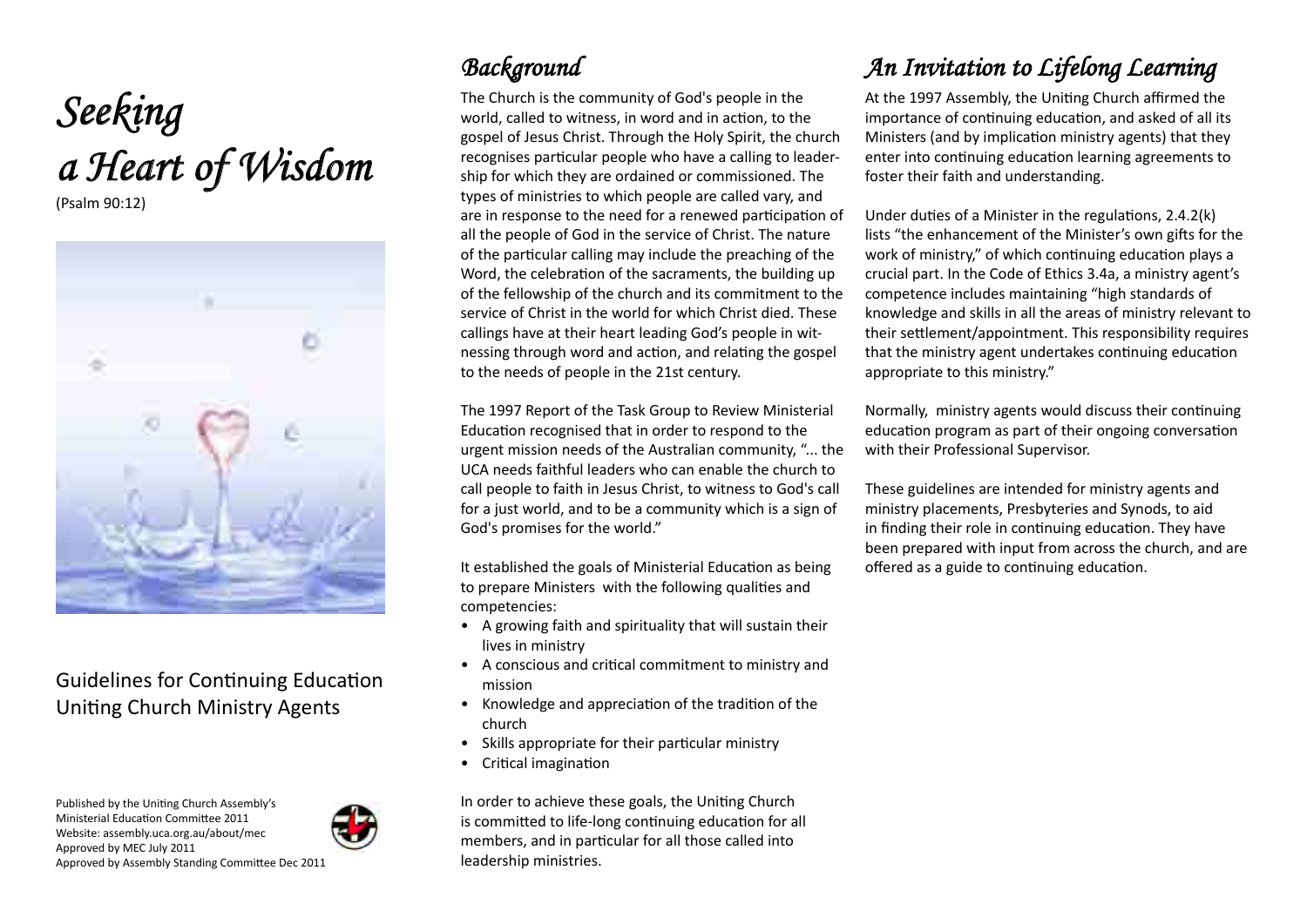# *The Shape of the Church in the Twenty-first Century*

As society and the church change, the ways ministry is expressed in the UCA are changing. Continuing education for ministry needs to respond to these changes. Several major shifts are:

1. "The disappearing middle": In churches and many organisations, the middle-sized is disappearing. This means that the classic one-minister/one-congregation "pastoral sized" model that has dominated our concept of ministry is disappearing. Ministry training in the past, both pre-service and continuing education, has assumed this model as a default setting, but can no longer do so.

One result of the disappearing middle is the emergence of Resource Ministry. In Resource Ministry, one or more small congregations exist independently, with a ministry agent providing the "resources" for the congregation to fulfil its vocation



as the Body of Christ in its local community, but not directly ministering within the congregation as in the classic model. While originally financedriven, this model of church is recognised as an authentic New Testament expression of church. In this understanding of mission, church and ministry, the apostolic dimensions of ordained ministry are reflected in oversight of layled congregations.

The practical expression of this in ministry agents' continuing education is in equipping, mentoring, team-building, delegation, conflict resolution and building shared vision.

- 2. A second result of the disappearing middle is the growth of "program sized" Large Regional Churches. Large Regional Churches may arise from amalgamating smaller churches or through missional growth. Their characteristics include a complex structure with multiple worshipping, learning and fellowship sub-groups, as well as multiple staff, whether paid or voluntary, in significant leadership roles in sub-groups, and/or across the whole congregation in distinct areas such as Christian education, pastoral care or youth ministry. While looking very different from Resource Ministry when viewed from the outside, somewhat surprisingly much of the same knowledge, and many of the same skills and attributes are required as the ordained Minister "steps back" compared to ministry in conventional pastoral-sized churches: equipping, mentoring, teambuilding, delegation, conflict resolution and building shared vision.
- 3. In recent years the number of institutional chaplaincy placements within the UCA has increased, notably in the expanding aged care sector, but also in newer areas such as disability services and rural chaplaincy. Simultaneously the number of traditional congregational placements has been in decline. These two factors mean that chaplaincy is increasing in significance in both absolute and relative numerical terms. Related to this has been a strong emphasis on professional standards with its closely related requirement for role-specific continuing education.
- 4. Another broad area of changing patterns of ministry is in Fresh Expressions, emerging church, new ways of being church, or other such descriptions. This may

involve church plants and pioneering ministries, or it may be in establishing parallel groups related to an existing congregation but reaching a totally different demographic. Some examples revolve around ecospirituality, visual arts and particular music where it expresses a sub-culture. Learning needs arising from this pattern of ministry include: integrating prior life experience and learning with ministry, contextspecific cultural or artistic knowledge and attitudes, languages, entrepreneurial skills and attitudes, and community development.

The four trends, above, to Resource Ministry, Large Regional Church leadership, institutional chaplaincy and Fresh Expressions are all occurring within a broader shift as society and the UCA become increasingly multicultural and cross-cultural. While not another separate form of ministry, this shift impacts on all of the preceding.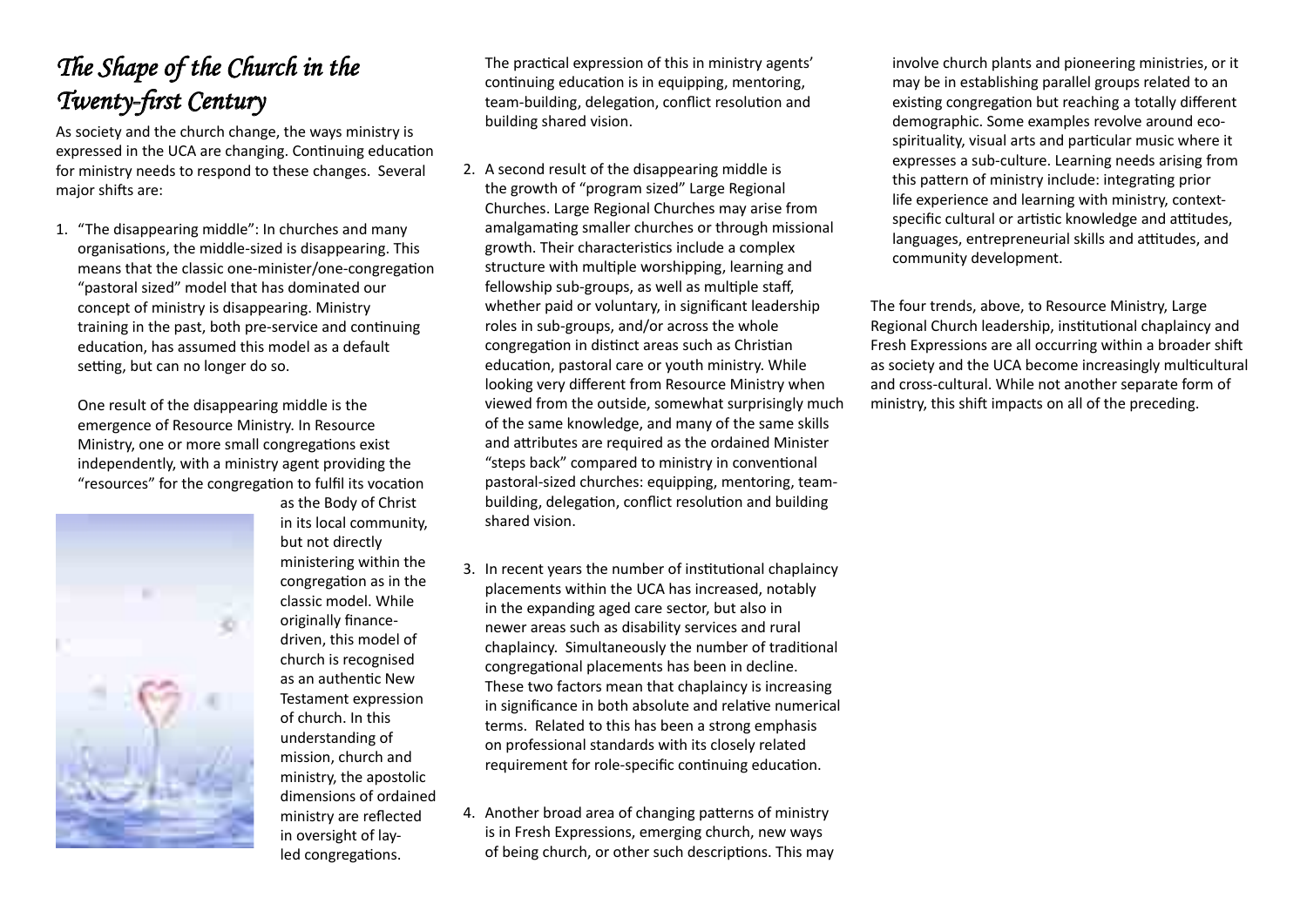### *To Be Nourished for the Journey*

#### **Areas of Study**

In setting out suggested areas of study, flexibility and variety are critical, given the diverse kinds and settings of ministry. Nonetheless, certain core areas of study are foundational for most ministries. These include:

- academic theological study (including biblical studies, systematic theology, missiology, church history, culture and society etc)
- ministry practice and skills (which must always entail theological reflection)
- spiritual growth and formation.
- These three broad areas indicate that a Ministry agent needs to give attention to her or his knowing, doing and being.

### *Allocating Your Continuing Education Time*

Planning for the year ahead will possibly be in more depth and detail than planning for the future years of the learning agreement. However, broad outlines of areas of study can be sketched for the later years, as part of a longterm learning plan.

There is a Sample Learning Agreement at the end of these guidelines.

#### **Time Commitment**

Ministry agents are given a minimum of 14 days of continuing education leave per year. This time is meant to include preparation and contact learning time. This is a minimum amount, with ongoing planned reading programmes and other enrichment like spiritual disciplines being integrated into a ministry agent's regular duties. Those in part-time ministries would have their time for continuing education on a pro-rata basis.

#### **Types of Courses**

Biblical, historical, and theological studies may be taken up in a number of ways:

- where accessible, attendance at Theological/College units,
- conferences offered centrally or regionally
- distance education or on-line learning
- independent reading etc.

Skills for the practice of ministry may be offered in:

- seminars on preaching, liturgy and worship
- specialised seminars on rural, urban, Aboriginal ministries and other culturally-specific ministries
- specialised seminars for Deacons, Chaplains or those specialising in youth ministry, including conferences offered outside the church which are germane to their work, e.g., community development, social analysis, drug- related issues, mental health ministry
- leadership development events; facilitation skills seminars
- seminars on changing patterns of church and ministry
- pastoral care skills
- education methods
- *justice issues etc.*

Continuing education in the area of Spiritual Growth may be undertaken in a variety of ways:

- through training in spiritual direction (ministry agents may be recipients as well of spiritual direction)
- through attending spiritual retreats
- training in Aboriginal spirituality.

It should be noted that as part of their continuing education in the practice of ministry, ministry agents are required to seek training on the range of issues including professional conduct, ethics, prevention of sexual misconduct, suicide prevention and discipline/discipleship regularly.

In engagement with issues of society and culture, ministry agents are encouraged to consider such areas as:

- ministry and evangelism in a multicultural, postmodern, secular context, including in communities with cultural and linguistic backgrounds different from their own community of origin
- Aboriginal and covenanting issues
- ecumenism
- inter-faith dialogue
- issues in rural ministry.

Issues of society and culture may be pursued through:

- courses offered by Theological College
- course work or seminars in regional universities, TAFE
- other educational agencies.

Any of these options may include distance education or on-line learning.

Where ministry agents opt to do a degree or diploma this would normally constitute their continuing education time for that period.

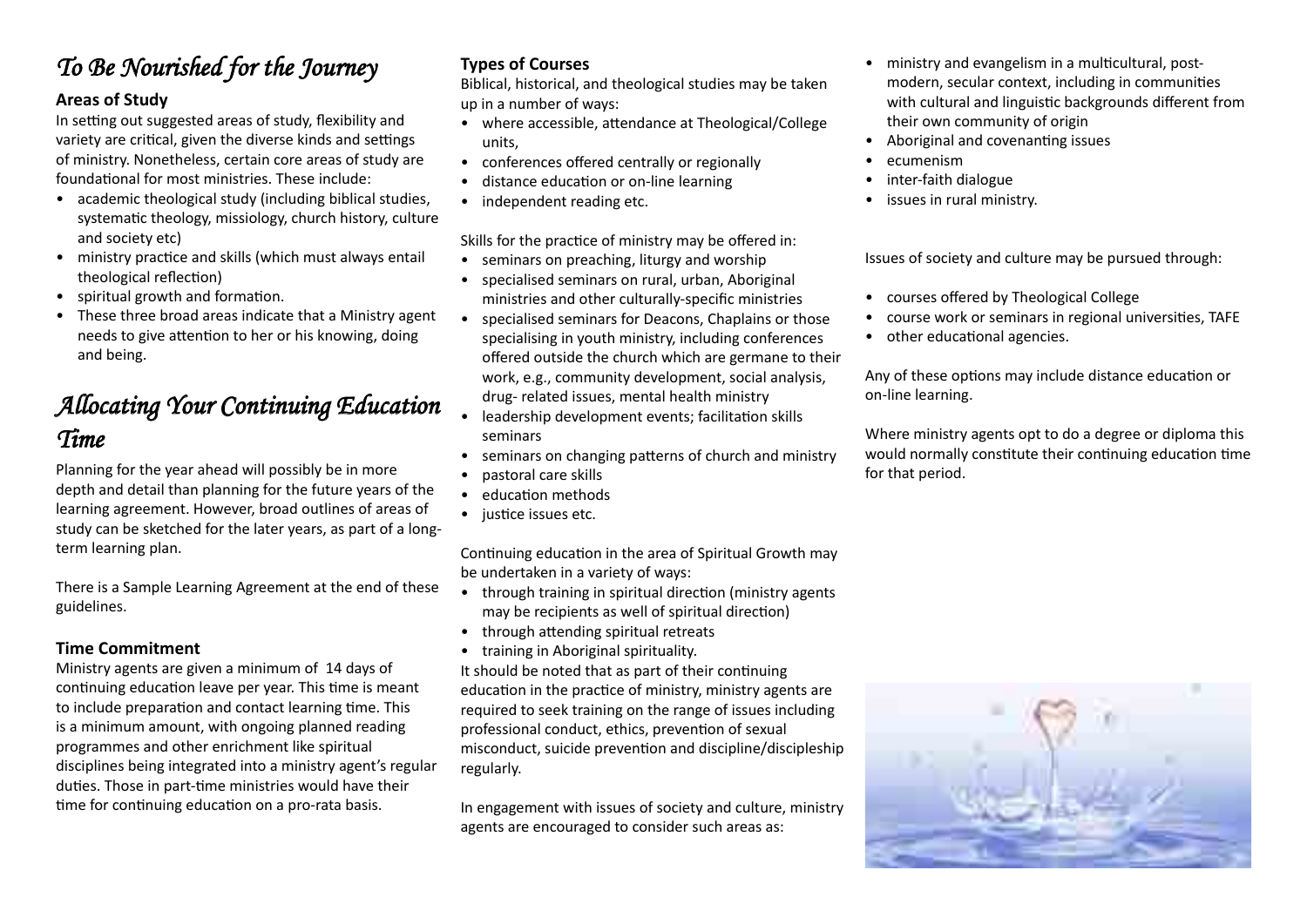### *Resources for Continuing Education:*

(Note: the contact details have been substantially revised.)

#### **New South Wales / ACT**

- United Theological College 16 Masons Drive, North Parramatta NSW 2151 Tel: (+61 2) 8838 8927 Fax: (+61 2) 9683 6617 Email: utc@utc.edu.au
- Charles Sturt University This has a range of distance education courses. See http://csu.edu.au, click on "courses" and then "theology".

#### **Northern Territory**

• Nungalinya College PO Box 40371 Casuarina NT 0811 http://www.nungalinya.edu.au

#### **Queensland**

- Pilgrim Learning Community GPO Box 674 Brisbane 4001 07 3377 9724 http://pilgrim.qld.edu.au
- Trinity Theological College GPO Box 674 Brisbane 4001 (07) 3377 9950 http://trinity.qld.edu.au
- University of Queensland http://www.uq.edu.au

#### **South Australia**

• Uniting College for Leadership and Theology 34 Lipsett Terrace

Brooklyn Park 5032 (08) 8416 8420 http://college.uca.sa.org.au

#### **Victoria and Tasmania**

- Centre for Theology and Ministry 29 College Crescent (between Ormond College and St Hilda's College) Parkville 3052 Phone: (03) 9340 8800 info@ctm.uca.edu.au http://ctm.uca.edu.au/
- Melbourne College of Divinity http://www.mcd.edu.au https://online.mcd.edu.au

#### **Western Australia**

- Perth Theological Hall PO Box 76 Bull Creek 6149 (08) 9360 2395 http://www.wa.uca.org.au/education/pth/ pthall@central.murdoch.edu.au
- Murdoch University http://www.murdoch.edu.au/Courses/Theology

#### **National**

• Australian Catholic University http://www.acu.edu.au Click on "Courses" and then "Theology and Philosophy."



# *Ministry Agent's Responsibilities*

In consultation with your Presbytery PRC and Supervisor, fill out a Learning Agreement as a guide to your continuing education over the next few years. Be prepared to revise this plan in the light of changing opportunities and needs.

- 1. Undertake the agreed course of study, using your 14 days per year of study leave as a starting point.
- 2. Yearly, discuss with your Church Council or other committee of management your continuing education studies.
- 3. After completing the courses outlined, notify your Presbytery and update your profile when seeking a new call.

#### **Congregation, Agency, or other Ministry Placement Responsibilities**

- 1. Discuss with the ministry agent and give input on what kinds of continuing education might be most helpful in their placement
- 2. Yearly, be informed of the ministry agent's continuing education programme and learning outcomes for ongoing ministry.
- 3. Taking account of Synod stipend guidelines, support the ministry agent's continuing education with appropriate funding.

#### **Presbytery Responsibilities**

(See booklet: "Fostering Continuing Education for Ministers in Your Presbytery" for ideas on implementation)

1. Work with ministry agents on their Learning Agreements; the Pastoral Relations Committee (PRC) will normally ask the ministry agent's supervisor to help advise in Continuing Education, planning study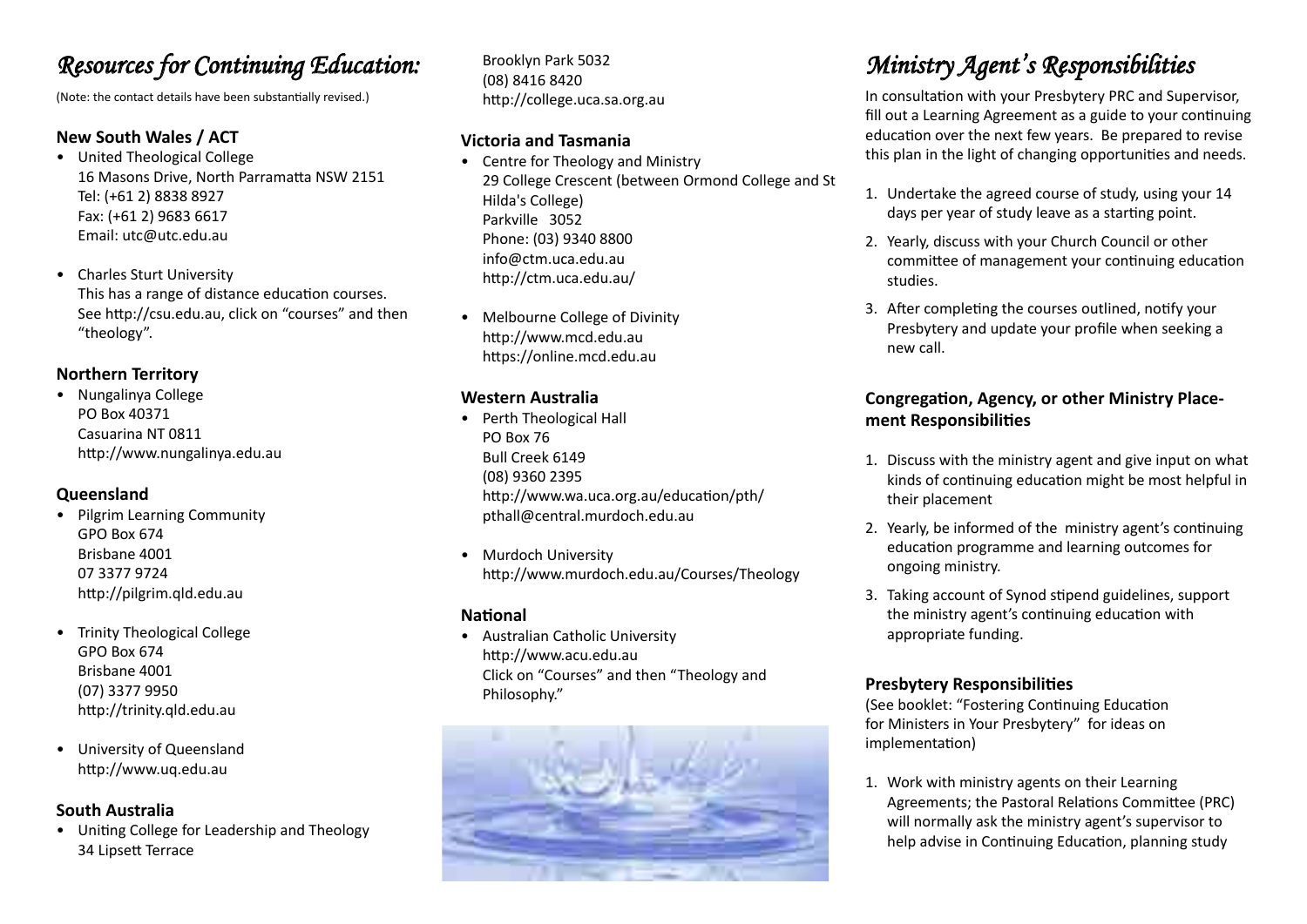proposed for the present year and outlining general areas of study for the next few years. Alternately, the PRC may delegate this responsibility to an appropriate body. The ministry agent and a representative from the Presbytery will sign the Learning Agreement.

- Guidance on continuing education could be incorporated into a yearly retreat for ministry agents, paired with self-care and other reflection on ministry practice.
- Encourage ministry agents to allocate their study leave across the areas of study (as listed above) and to take into account their gifts and their placement's needs and the needs of the wider church.
- 2. Record Keeping: The Pastoral Relations Committee (or other group to whom they delegate this responsibility) will keep a copy of the Learning Agreements for ministry agents on file. Yearly, they will encourage ministry agents to reflect on and update their learning agreement.
- 3. Give support to all Ministry agents working in settings who may need advocacy to gain time and support to carry out their continuing education studies. (Deacons, Chaplains, Youth Workers, those in rural settings and others may need special advocacy to access their continuing education allocation.) Identify any placements that have difficulty implementing the guidelines in terms of time allotted, finance, and coverage during leave, and help to arrange the needed support where possible.
- 4. Work with the Synod to include in the training of Supervisors or mentors work on guiding ministry agents in their continuing education.
- 5. Work with the Ministry agent's Congregation, Agency, or other Ministry Placement to encourage them to:
	- Reflect with the ministry agent on what kinds of continuing education might be most helpful in their

placement given their mission and needs

- Make space for the ministry agent to inform them on their continuing education programme and learning outcomes for ongoing ministry
- Support the ministry agent's continuing education with appropriate funding according to Synod guidelines.

#### **Synod Responsibilities**

- 1. Through the MEB or other appropriate body, give careful consideration to funding for continuing education, either through annual allowances, grants, or loans.
- 2. Consider appointing a Continuing Education Coordinator (if one is not at present in place) who can liaise with the Theological Colleges and Presbyteries, broadly encourage continuing education, and develop structures to put in place programs ministry agents will undertake.
- 3. Training of Professional Supervisors should include work on guiding ministry agents in their continuing education.
- 4. The Synod Secretariat will determine how often and in what form to offer seminars for ministry agents in the area of professional conduct, ethics, and the prevention of sexual misconduct. Likewise, training in cross-cultural awareness and Aboriginal spirituality could be coordinated at the Synod level.
- 5. Give special consideration for the needs of newly ordained or commissioned ministry agents.

Studies have shown that a program of reflection on ministry issues and collegial support can help ministry agents in their initial transition to ministry, helping in retention and commitment. (In the Synod of Victoria, Ministers in their first 3 years of placement take part in an Orientation to Ministry Program, that is in house for 2-3 days twice a year.)

### *Accreditation*

1. Academic Study

Continuing education undertaken through tertiary studies will be accredited through normal awards, e.g., diplomas, degrees. Copies of these and transcripts are kept as part of a ministry agent's continuing education file.

#### 2. Other Study

Certificates or Written Statements of completion (if issued) are kept, together with a brief description of studies undertaken.

3. Portability and Continuity

Presbyteries will accept study satisfactorily completed in a ministry agent's previous Presbytery. Any study begun in one placement may be continued in any following placement, provided it remains appropriate continuing education for the ministry agent in the new setting. This may be negotiated during conversations between ministry agents and their proposed placement.